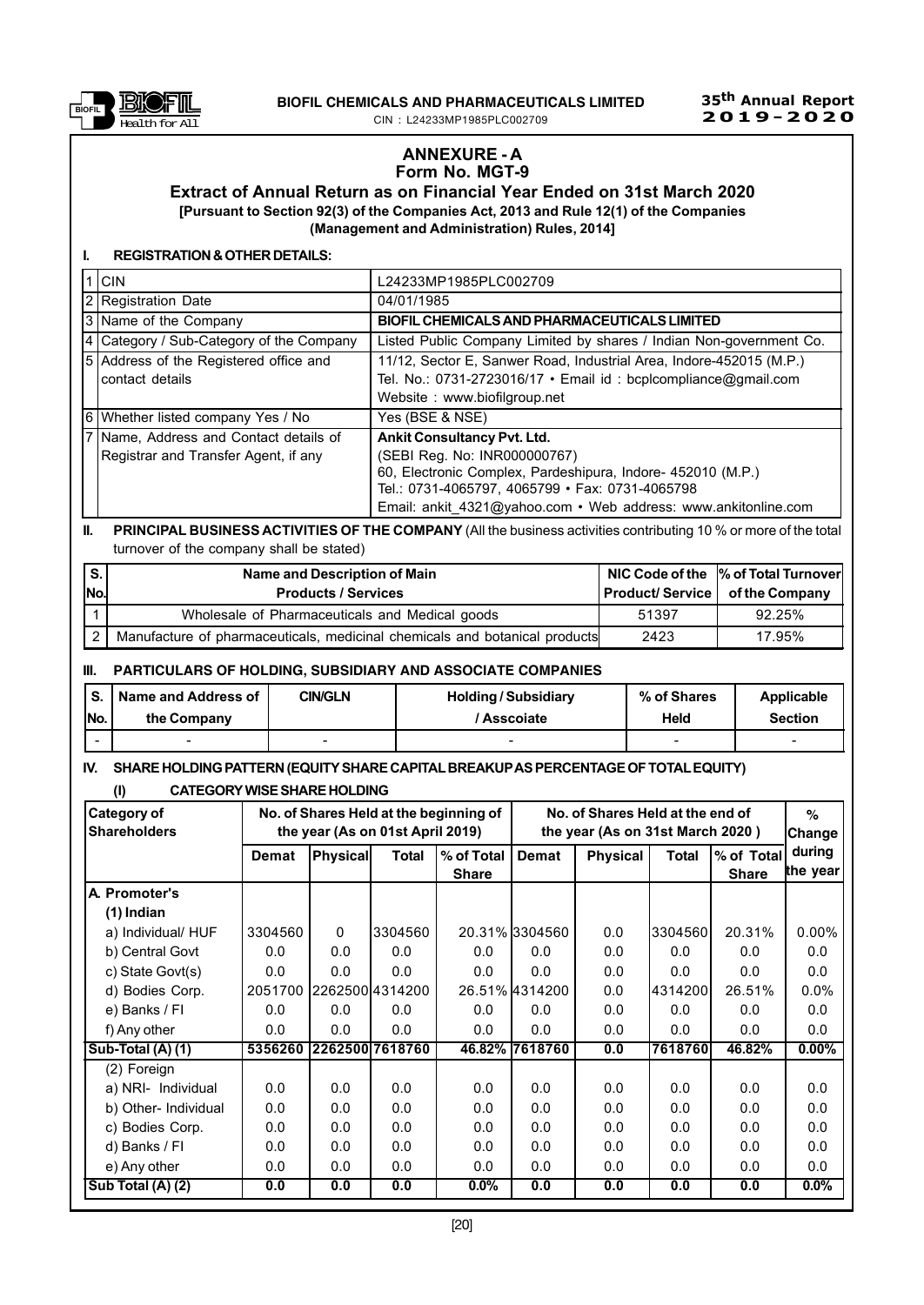

### UNICO PILO EN ENGLIS AND PHARMACEUTICALS LIMITED 25<sup>th</sup> Annual Report<br>DIELE CIN∶I 24233MP1985PLC002709 2**019-2020** CIN : L24233MP1985PLC002709

# 35<sup>th</sup> Annual Report<br>**2019-2020**

| Category of<br><b>Shareholders</b>             |                         |             | the year (As on 01st April 2019) | No. of Shares Held at the beginning of | No. of Shares Held at the end of<br>the year (As on 31st March 2020) |                 |              |                            | $\%$<br>Change     |
|------------------------------------------------|-------------------------|-------------|----------------------------------|----------------------------------------|----------------------------------------------------------------------|-----------------|--------------|----------------------------|--------------------|
|                                                | Demat                   | Physical    | <b>Total</b>                     | % of Total<br><b>Share</b>             | Demat                                                                | <b>Physical</b> | <b>Total</b> | % of Total<br><b>Share</b> | during<br>the year |
| Total shareholding of                          |                         |             |                                  |                                        |                                                                      |                 |              |                            |                    |
| promoter                                       |                         |             |                                  |                                        |                                                                      |                 |              |                            |                    |
| $(A) = (A)(1)+(A)(2)$                          | 5356260 2262500 7618760 |             |                                  |                                        | 46.82% 7618760                                                       | 0.0             | 7618760      | 46.82%                     | 0.00%              |
| <b>B. Public Shareholding</b>                  |                         |             |                                  |                                        |                                                                      |                 |              |                            |                    |
| 1. Institutions                                |                         |             |                                  |                                        |                                                                      |                 |              |                            |                    |
| a) Mutual Funds                                | 0                       | 74000       | 74000                            | 0.46%                                  | 0                                                                    | 74000           | 74000        | 0.46%                      | 0.00%              |
| b) Banks / Fl                                  | 20000                   | 13300       | 33300                            | 0.20%                                  | 20050                                                                | 13300           | 33350        | 0.20%                      | 0.00%              |
| c) Central Govt                                | 0.0                     | 0.0         | 0.0                              | 0.0                                    | 0.0                                                                  | 0.0             | 0.0          | $0.0\,$                    | 0.0                |
| d) State Govt(s)                               | 0.0                     | 0.0         | 0.0                              | 0.0                                    | 0.0                                                                  | 0.0             | 0.0          | 0.0                        | 0.0                |
| e) Venture Capital Funds                       | 0.0                     | 0.0         | 0.0                              | 0.0                                    | 0.0                                                                  | 0.0             | 0.0          | 0.0                        | 0.0                |
| f) Insurance Companies                         | 0.0                     | 0.0         | 0.0                              | 0.0                                    | 0.0                                                                  | 0.0             | 0.0          | 0.0                        | 0.0                |
| g) Flls                                        | 0.0                     | 0.0         | 0.0                              | 0.0                                    | 0.0                                                                  | 0.0             | 0.0          | 0.0                        | 0.0                |
| h) Foreign Venture                             |                         |             |                                  |                                        |                                                                      |                 |              |                            |                    |
| Capital Funds                                  | 0.0                     | 0.0         | 0.0                              | 0.0                                    | 0.0                                                                  | 0.0             | 0.0          | 0.0                        | 0.0                |
| i) Others (specify)                            | 0.0                     | 0.0         | 0.0                              | 0.0                                    | 0.0                                                                  | 0.0             | 0.0          | 0.0                        | 0.0                |
| Sub total $(B)$ (1)                            | 20000                   | 87300       | 107300                           | 0.66%                                  | 20050                                                                | 87300           | 107350       | 0.66%                      | $0.00\%$           |
| 2. Non-Institutions                            |                         |             |                                  |                                        |                                                                      |                 |              |                            |                    |
| a) Bodies Corp.                                |                         |             |                                  |                                        |                                                                      |                 |              |                            |                    |
| i) Indian                                      | 3398692                 | 98100       | 3496792                          |                                        | 21.49% 3300745                                                       | 98100           | 3398845      | 20.89%                     | $(0.6\%)$          |
| ii) Overseas                                   | 0.0                     | 0.0         | 0.0                              | 0.0                                    | 0.0                                                                  | 0.0             | 0.0          | 0.0                        | 0.00%              |
| b) Individuals                                 |                         |             |                                  |                                        |                                                                      |                 |              |                            |                    |
| i) Individual shareholders                     | 2397317                 | 665110      | 3062427                          |                                        | 18.82% 2502490                                                       | 642210          | 3144700      | 19.32%                     | 0.5%               |
| holding nominal share                          |                         |             |                                  |                                        |                                                                      |                 |              |                            |                    |
| capital upto Rs. 1 lakh                        |                         |             |                                  |                                        |                                                                      |                 |              |                            |                    |
| ii) Individual shareholders                    | 1390979                 | 331500      | 1722479                          |                                        | 10.58% 1626476                                                       | 116500          | 1742976      | 10.71%                     | 0.13%              |
| holding nominal share                          |                         |             |                                  |                                        |                                                                      |                 |              |                            |                    |
| capital in excess of                           |                         |             |                                  |                                        |                                                                      |                 |              |                            |                    |
| Rs1 lakh                                       |                         |             |                                  |                                        |                                                                      |                 |              |                            |                    |
| c) Others                                      |                         |             |                                  |                                        |                                                                      |                 |              |                            |                    |
| i) NRI & OCB                                   | 112999                  | 152400      | 265399                           | 1.63%                                  | 85724                                                                | 151700          | 237424       | 1.46%                      | (0.17%)            |
| ii) Clearing Members                           | 643                     | $\mathsf 0$ | 643                              | 0.00%                                  | 23745                                                                | 0               | 23745        | 0.14%                      | 0.14%              |
| Sub-total $(B)(2)$ :-                          | 7300630                 | 1247110     | 8547740                          | 52.52%                                 | 7539180                                                              | 1008510         | 8547690      | 52.52%                     | $0.00\%$           |
| <b>Total Public Shareholding</b>               |                         |             |                                  |                                        |                                                                      |                 |              |                            |                    |
| $(B) = (B)(1) + (B)(2)$                        | 7320630                 | 1334410     | 8655040                          | 53.18%                                 | 7559230                                                              | 1095810         | 8655040      | 53.18%                     | 0.00%              |
| C. Shares held by<br><b>Custodian for GDRs</b> |                         |             |                                  |                                        |                                                                      |                 |              |                            |                    |
| & ADRs                                         | 0.0                     | 0.0         | 0.0                              | $0.00\%$                               | 0.0                                                                  | 0.0             | 0.0          | 0.0                        | $0.00\%$           |
| Grand Total (A+B+C)                            | 12676890                | 3596910     | 16273800                         | 100%                                   | 15177990                                                             | 1095810         | 16273800     | 100.00%                    | $0.00\%$           |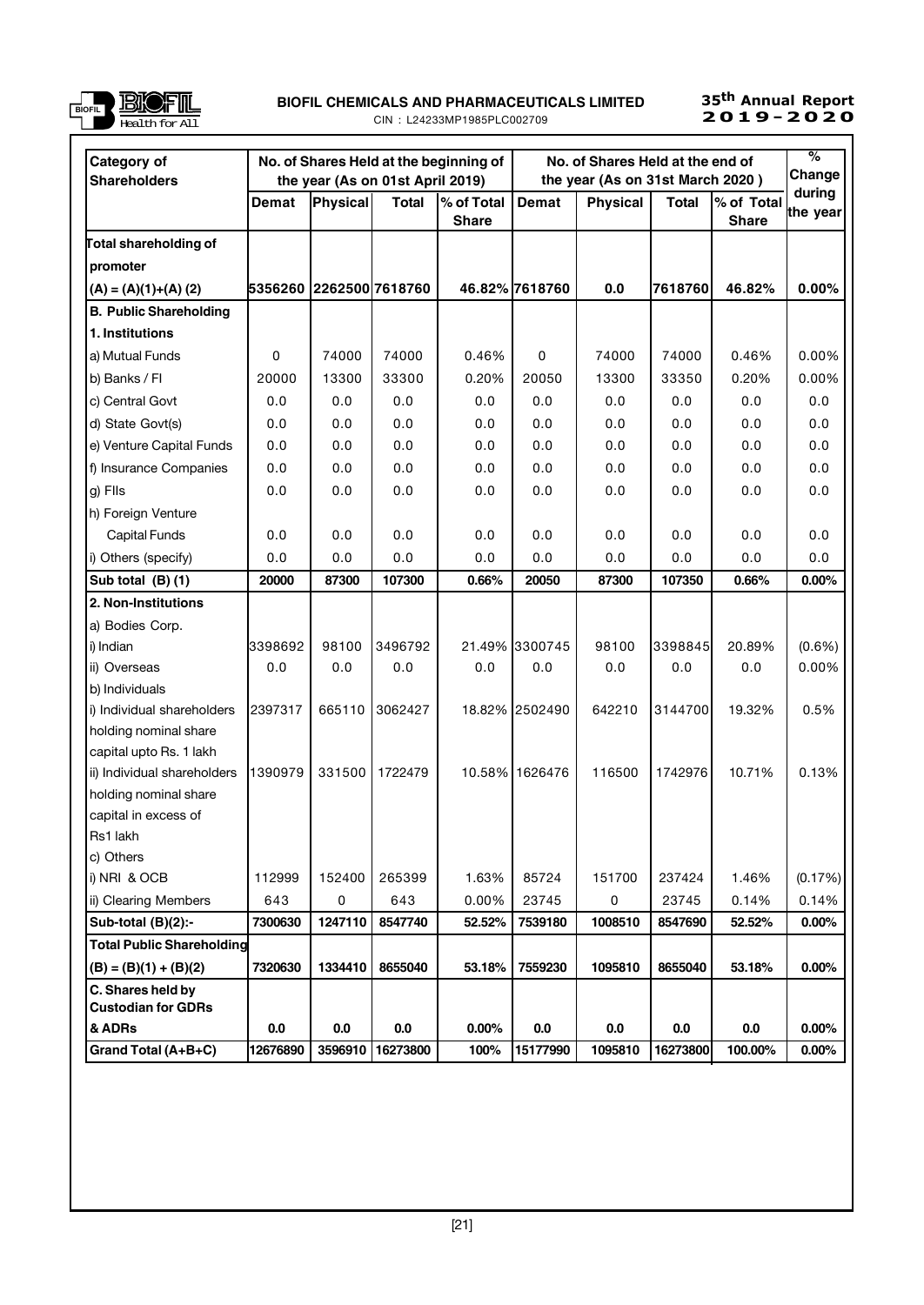

# 35<sup>th</sup> Annual Report<br>**2019-2020**

|                 | $\mathbf{II}$<br><b>SHAREHOLDING OF PROMOTERS :</b> |                                                                                        |                                           |                                                        |                         |                                           |                                                        |                                           |
|-----------------|-----------------------------------------------------|----------------------------------------------------------------------------------------|-------------------------------------------|--------------------------------------------------------|-------------------------|-------------------------------------------|--------------------------------------------------------|-------------------------------------------|
| S.<br>lNo.      | <b>Share Holder's Name</b>                          | Shareholding at the<br>Shareholding at the<br>beginning of the year<br>end of the year |                                           |                                                        | $\%$<br>Change          |                                           |                                                        |                                           |
|                 |                                                     | No. of<br><b>Shares</b>                                                                | % of total<br>shares of<br>the<br>company | % of Share<br>Pledge/<br>encumbered to<br>total shares | No. of<br><b>Shares</b> | % of total<br>shares of<br>the<br>company | % of Share<br>Pledge/<br>encumbered to<br>total shares | in share<br>holding<br>during<br>the year |
| $\mathbf{1}$    | Smitesh Sanalal Shah                                | 1082740                                                                                | 6.65                                      | $\Omega$                                               | 1082740                 | 6.65                                      | 0                                                      | $\Omega$                                  |
| $\overline{2}$  | Ramesh Shah                                         | 793940                                                                                 | 4.88                                      | 0                                                      | 793940                  | 4.88                                      | 0                                                      | 0                                         |
| 3               | Romil Shah                                          | 382550                                                                                 | 2.35                                      | 0                                                      | 382550                  | 2.35                                      | 0                                                      | 0                                         |
| 4               | Ketan Shah                                          | 340800                                                                                 | 2.09                                      | 0                                                      | 340800                  | 2.09                                      | 0                                                      | 0                                         |
| 5               | Meena Shah                                          | 140600                                                                                 | 0.86                                      | 0                                                      | 140600                  | 0.86                                      | 0                                                      | 0                                         |
| 6               | Sandeep Shah                                        | 106600                                                                                 | 0.66                                      | 0                                                      | 106600                  | 0.66                                      | 0                                                      | 0                                         |
| $\overline{7}$  | Trupti Shah                                         | 101750                                                                                 | 0.63                                      | 0                                                      | 101750                  | 0.63                                      | 0                                                      | 0                                         |
| 8               | Meet Shah                                           | 87200                                                                                  | 0.54                                      | 0                                                      | 87200                   | 0.54                                      | 0                                                      | 0                                         |
| 9               | Ritu Shah                                           | 87100                                                                                  | 0.54                                      | 0                                                      | 87100                   | 0.54                                      | 0                                                      | 0                                         |
| 10              | Rohan Shah                                          | 65500                                                                                  | 0.40                                      | 0                                                      | 65500                   | 0.40                                      | 0                                                      | 0                                         |
| 11              | Kiran Shah                                          | 63100                                                                                  | 0.39                                      | 0                                                      | 63100                   | 0.39                                      | 0                                                      | 0                                         |
| 12              | Pragnesh Shah                                       | 52680                                                                                  | 0.32                                      | 0                                                      | 52680                   | 0.32                                      | 0                                                      | 0                                         |
| 13              | Scope Finance<br>Company Private<br>Limited         | 2262500                                                                                | 13.90                                     | 0                                                      | 2262500                 | 13.90                                     | 0                                                      | 0                                         |
| 14              | Mid (India)<br>Pharmaceuticals<br>Pvt Limited       | 1175250                                                                                | 7.22                                      | $\Omega$                                               | 1175250                 | 7.22                                      | $\Omega$                                               | 0                                         |
| 15 <sup>1</sup> | Cyano Finance and<br>Sales Private Limited          | 876450                                                                                 | 5.39                                      | 0                                                      | 876450                  | 5.39                                      | $\Omega$                                               | $\Omega$                                  |
|                 | <b>Total</b>                                        | 7618760                                                                                | 46.82%                                    | $\mathbf 0$                                            | 7618760                 | 46.82%                                    | $\mathbf 0$                                            | 0.00%                                     |

# III) CHANGE IN PROMOTERS' SHAREHOLDING (PLEASE SPECIFY, IF THERE IS NO CHANGE)

| S.<br>No. |                                                                                                                                                                                             |                | Shareholding at the<br>beginning of the year | <b>Cumulative Shareholding</b><br>during the year |                                      |  |
|-----------|---------------------------------------------------------------------------------------------------------------------------------------------------------------------------------------------|----------------|----------------------------------------------|---------------------------------------------------|--------------------------------------|--|
|           |                                                                                                                                                                                             | No. of Shares  | l% of total shares l<br>of the company       | No. of Shares                                     | I% of total shares<br>of the company |  |
|           | At the beginning of the year<br>Date wise Increase / Decrease in<br>Promoters Shareholding during the year<br>specifying the reasons for increase /<br>decrease (e.g. allotment /transfer / | 7618760<br>0.0 | 46.82%<br>0.0                                | 7618760<br>7618760                                | 46.82%<br>46.82%                     |  |
|           | bonus/ sweat equity etc.):<br>At the end of the year                                                                                                                                        | 7618760        | 46.82%                                       | 7618760                                           | 46.82%                               |  |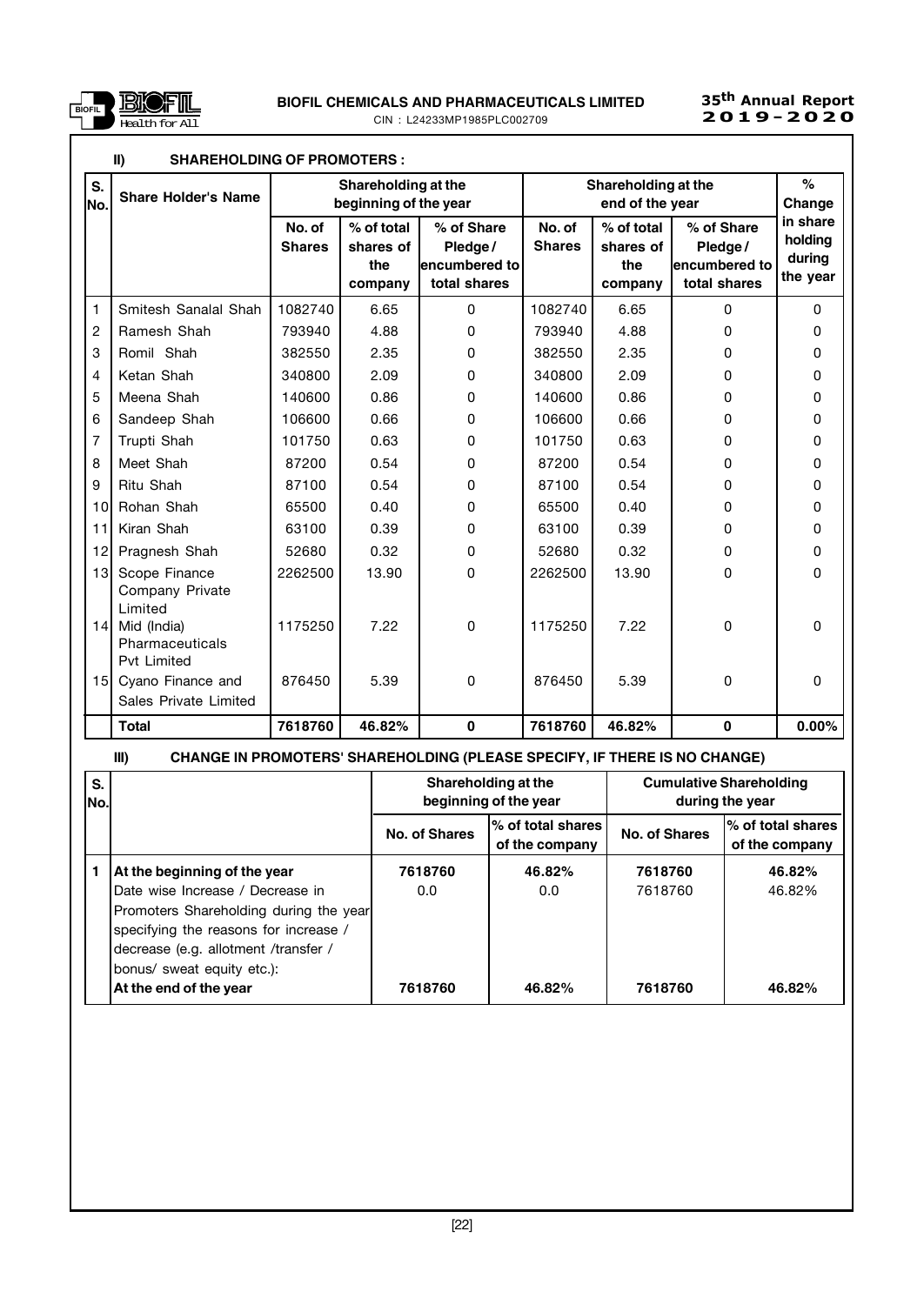

# 35<sup>th</sup> Annual Report

# (IV) SHAREHOLDING PATTERN OF TOP TEN SHAREHOLDERS

(OTHER THAN DIRECTORS, PROMOTERS AND HOLDERS OF GDRs AND ADRs):

|                | <u>Top Ten</u>                      | Shareholding |                          | Date wise   Increase          |                              |           |               | <b>Cumulative</b>    |
|----------------|-------------------------------------|--------------|--------------------------|-------------------------------|------------------------------|-----------|---------------|----------------------|
| S.             | <b>Shareholders</b>                 |              |                          | <b>Increase</b>               |                              |           |               | <b>Shareholding</b>  |
| No.            | <b>Name</b>                         | No. of       | % of total               | 7                             | Decrease                     | Reason    |               | during the year      |
|                |                                     | Shares at    | shares                   | <b>Decrease</b><br>in top ten | in share<br>holding          |           | No. of        | % of total<br>shares |
|                |                                     | the          | of the<br><b>Company</b> | share                         |                              |           | <b>Shares</b> | of the               |
|                |                                     | begining     |                          | holders                       |                              |           |               | Company              |
|                |                                     | of the year  |                          |                               |                              |           |               |                      |
| 1              | Starline Equifin Private Limited    | 1850800      | 11.37%                   | 01.04.2019                    | $\qquad \qquad \blacksquare$ | No Change | 1850800       | 11.37%               |
|                | At the end of the year (31.03.2020) | 1850800      | 11.37%                   |                               |                              |           | 1850800       | 11.37%               |
| $\overline{2}$ | Libra Healthcare Private Limited    | 850000       | 5.22%                    | 01.04.2019                    | $\overline{\phantom{a}}$     | No Chnage | 850000        | 5.22%                |
|                | At the end of the year (31.03.2020) | 850000       | 5.22%                    |                               |                              |           | 850000        | 5.22%                |
| 3              | KSL and Industries Limited          | 308065       | 1.89%                    | 01.04.2019                    | $\overline{\phantom{a}}$     | No Change | 308065        | 1.89%                |
|                | At the end of the year (31.03.2020) | 308065       | 1.89%                    |                               |                              |           | 308065        | 1.89%                |
| 4              | Hiren Vasantlal Shah                | 50003        | 0.31%                    | 01.04.2019                    |                              |           | 50003         | 0.31%                |
|                |                                     |              |                          | 27.12.2019                    | $-2500$                      | Sale      | 47503         | 0.29%                |
|                |                                     |              |                          | 31.12.2019                    | $-5000$                      | Sale      | 42503         | 0.26%                |
|                |                                     |              |                          | 21.02.2020                    | 150000                       | Purchase  |               |                      |
|                |                                     |              |                          |                               | (Become                      |           |               |                      |
|                |                                     |              |                          |                               | top ten                      |           |               |                      |
|                |                                     |              |                          |                               | w.e.f.                       |           |               |                      |
|                |                                     |              |                          |                               | 21.02.2020)                  |           | 192503        | 1.18%                |
|                |                                     |              |                          | 06.03.2020                    | 88164                        | Purchase  | 280667        | 1.72%                |
|                | At the end of the year (31.03.2020) | 280667       | 1.72%                    |                               |                              |           | 280667        | 1.72%                |
| 5              | Vandana Gupta                       | 250000       | 1.54%                    | 01.04.2019                    | $\overline{\phantom{0}}$     | No Change | 250000        | 1.54%                |
|                | At the end of the year (31.03.2020) | 250000       | 1.54%                    |                               |                              |           | 250000        | 1.54%                |
| 6              | Kishor Himmatsinh Jhala             | 200000       | 1.23%                    | 01.04.2019                    |                              |           | 200000        | 1.23%                |
|                |                                     |              |                          | 18.10.2019                    | $-1869$                      | Sale      | 198131        | 1.22%                |
|                | At the end of the year (31.03.2020) | 198131       | 1.22%                    |                               |                              |           | 198131        | 1.22%                |
| 7 <sup>7</sup> | Gom Industries Ltd.                 | 180800       | 1.11%                    | 01.04.2019                    | $\blacksquare$               | No Change | 180800        | 1.11%                |
|                | At the end of the year (31.03.2020) | 180800       | 1.11%                    |                               |                              |           | 180800        | 1.11%                |
| 8              | Rashmi Chandrakant Shah             | 99100        | 0.61%                    | 01.04.2019                    |                              | No Change | 99100         | 0.61%                |
|                | At the end of the year (31.03.2020) | 99100        | 0.61%                    |                               |                              |           | 99100         | 0.61%                |
| 9              | Taraben C. Shah                     | 80030        | 0.49%                    | 01.04.2019                    |                              | No Change | 80030         | 0.49%                |
|                | At the end of the year (31.03.2020) | 80030        | 0.49%                    |                               |                              |           | 80030         | 0.49%                |
| 10             | CRB Trustee Limited A/c CRB         | 74000        | 0.45%                    | 01.04.2019                    | (Become                      | No Change | 74000         | 0.45%                |
|                | A/c CRB Mutual Fund                 |              |                          |                               | top ten                      |           |               |                      |
|                |                                     |              |                          |                               | w.e.f.                       |           |               |                      |
|                |                                     |              |                          |                               | (6.03.2020)                  |           |               |                      |
|                | At the end of the year (31.03.2020) | 74000        | 0.45%                    |                               |                              |           | 74000         | 0.45%                |

Note : The above information is based on the weekly beneficiary position received from Depositories. As it is not feasible to provide daily changes in shareholding, consolidated changes on weekly basis during the financial year 2019- 2020 has been provided.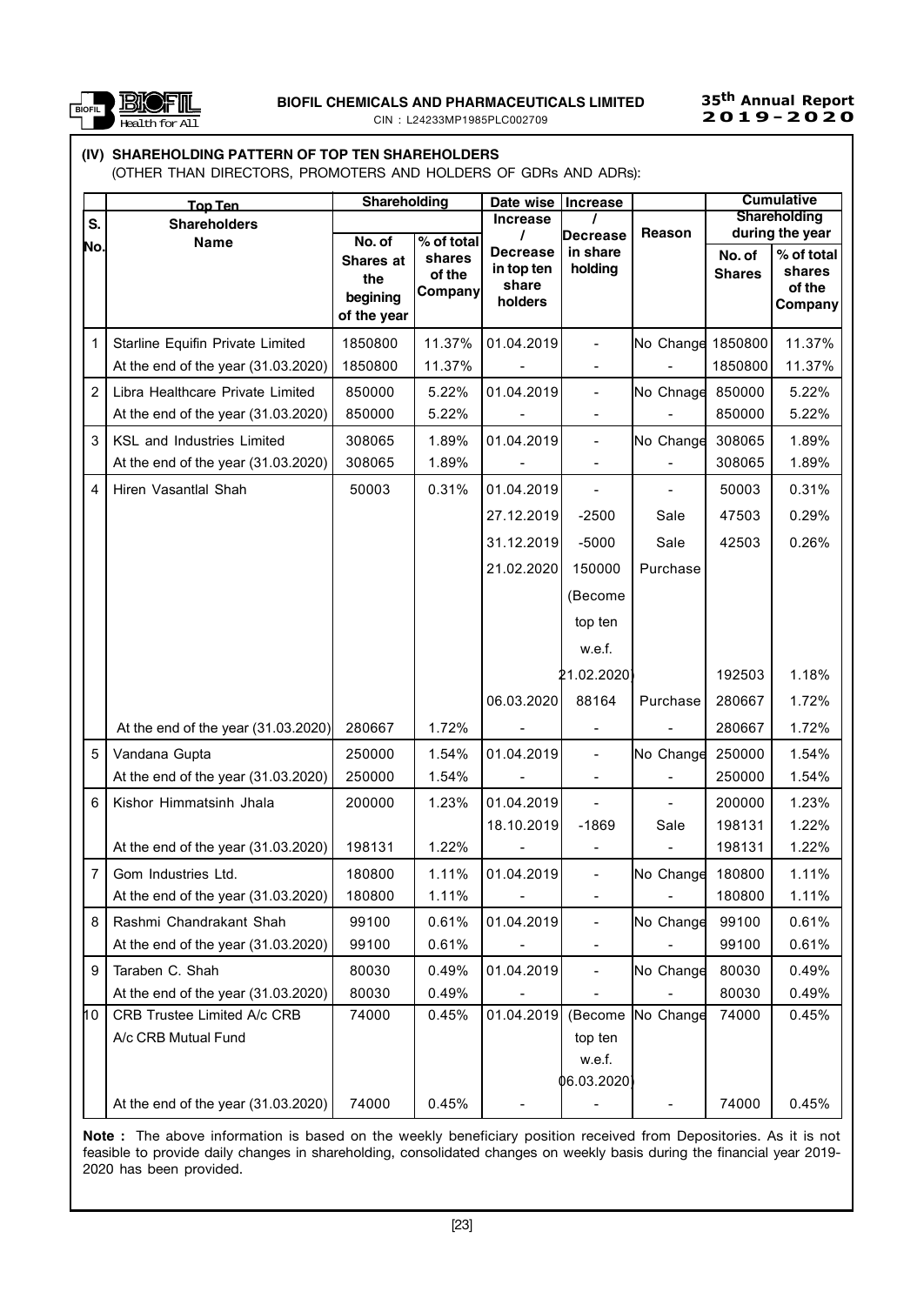

UNICO PILO EN ENGLIS AND PHARMACEUTICALS LIMITED 25<sup>th</sup> Annual Report<br>DIELE CIN∶I 24233MP1985PLC002709 2**019-2020** CIN : L24233MP1985PLC002709

# 35<sup>th</sup> Annual Report<br>**2019-2020**

|              | V)<br>SHAREHOLDING OF DIRECTORS AND KEY MANAGERIAL PERSONNEL: |                            |                                        |                         |                                        |
|--------------|---------------------------------------------------------------|----------------------------|----------------------------------------|-------------------------|----------------------------------------|
|              |                                                               | Shareholding at the        |                                        |                         | <b>Cumulative Share</b>                |
| S.           |                                                               | beginning of the year      |                                        |                         | holding during the year                |
| No.          |                                                               | No.<br>of<br><b>Shares</b> | % of total<br>shares of<br>the company | No. of<br><b>Shares</b> | % of total<br>shares of<br>the company |
| $\mathbf{1}$ | <b>Ramesh Shah (Managing Director)</b>                        |                            |                                        |                         |                                        |
|              | At the beginning of the year                                  | 793940                     | 4.88%                                  | 793940                  | 4.88%                                  |
|              | Date wise Increase / Decrease in Shareholding during          | 0                          | 0%                                     | 793940                  | 4.88%                                  |
|              | the year specifying the reasons for increase / decrease       |                            |                                        |                         |                                        |
|              | (e.g. allotment /transfer / bonus/ sweat equity etc.):        |                            |                                        |                         |                                        |
|              | At the end of the year                                        | 793940                     | 4.88%                                  | 793940                  | 4.88%                                  |
| $\mathbf{2}$ | <b>Romil Shah (Non Executive Director)</b>                    |                            |                                        |                         |                                        |
|              | At the beginning of the year                                  | 382550                     | 2.35%                                  | 382550                  | 2.35%                                  |
|              | Date wise Increase / Decrease in Shareholding during          |                            |                                        |                         |                                        |
|              | the year specifying the reasons for increase / decrease       |                            |                                        |                         |                                        |
|              | (e.g. allotment /transfer / bonus/ sweat equity etc.):        | 0.0                        | $0.0\%$                                | 382550                  | 2.35%                                  |
|              | At the end of the year                                        | 382550                     | 2.35%                                  | 382550                  | 2.35%                                  |
| 3            | Shaila Jain (Independent Director)                            |                            |                                        |                         |                                        |
|              | At the beginning of the year                                  | 0.0                        | 0.0%                                   | 0.0                     | 0.0%                                   |
|              | Date wise Increase / Decrease in Shareholding during          |                            |                                        |                         |                                        |
|              | the year specifying the reasons for increase / decrease       |                            |                                        |                         |                                        |
|              | (e.g. allotment /transfer / bonus/ sweat equity etc.):        | 0.0                        | 0.0%                                   | 0.0                     | 0.0%                                   |
|              | At the end of the year                                        | 0.0                        | 0.0%                                   | 0.0                     | 0.0%                                   |
| 4            | Subhash Chandra Swarnkar (Independent Director)               |                            |                                        |                         |                                        |
|              | At the beginning of the year                                  | 0.0                        | 0.0%                                   | 0.0                     | 0.0%                                   |
|              | Date wise Increase / Decrease in Shareholding during          |                            |                                        |                         |                                        |
|              | the year specifying the reasons for increase / decrease       |                            |                                        |                         |                                        |
|              | (e.g. allotment /transfer / bonus/ sweat equity etc.):        | 0.0                        | 0.0%                                   | 0.0                     | $0.0\%$                                |
|              | At the end of the year                                        | 0.0                        | 0.0%                                   | 0.0                     | 0.0%                                   |
| 5            | Jitendra Kumar Sahu (Chief Financial Officer)                 |                            |                                        |                         |                                        |
|              | At the beginning of the year                                  | 0.0                        | 0.0%                                   | 0.0                     | 0.0%                                   |
|              | Date wise Increase / Decrease in Shareholding during          |                            |                                        |                         |                                        |
|              | the year specifying the reasons for increase / decrease       |                            |                                        |                         |                                        |
|              | (e.g. allotment /transfer / bonus/ sweat equity etc.):        | 0.0                        | 0.0%                                   | 0.0                     | 0.0%                                   |
|              | At the end of the year                                        | 0.0                        | 0.0%                                   | 0.0                     | 0.0%                                   |
| 6            | Shikha Khilwani (Company Secretary)                           |                            |                                        |                         |                                        |
|              | At the beginning of the year                                  | 0.0                        | $0.0\%$                                | 0.0                     | 0.0%                                   |
|              | Date wise Increase / Decrease in Shareholding during          |                            |                                        |                         |                                        |
|              | the year specifying the reasons for increase / decrease       |                            |                                        |                         |                                        |
|              | (e.g. allotment /transfer / bonus/ sweat equity etc.):        | 0.0                        | 0.0%                                   | 0.0                     | 0.0%                                   |
|              | At the end of the year                                        | 0.0                        | 0.0%                                   | 0.0                     | 0.0%                                   |
|              |                                                               |                            |                                        |                         |                                        |
|              |                                                               |                            |                                        |                         |                                        |
|              |                                                               |                            |                                        |                         |                                        |
|              |                                                               |                            |                                        |                         |                                        |
|              |                                                               |                            |                                        |                         |                                        |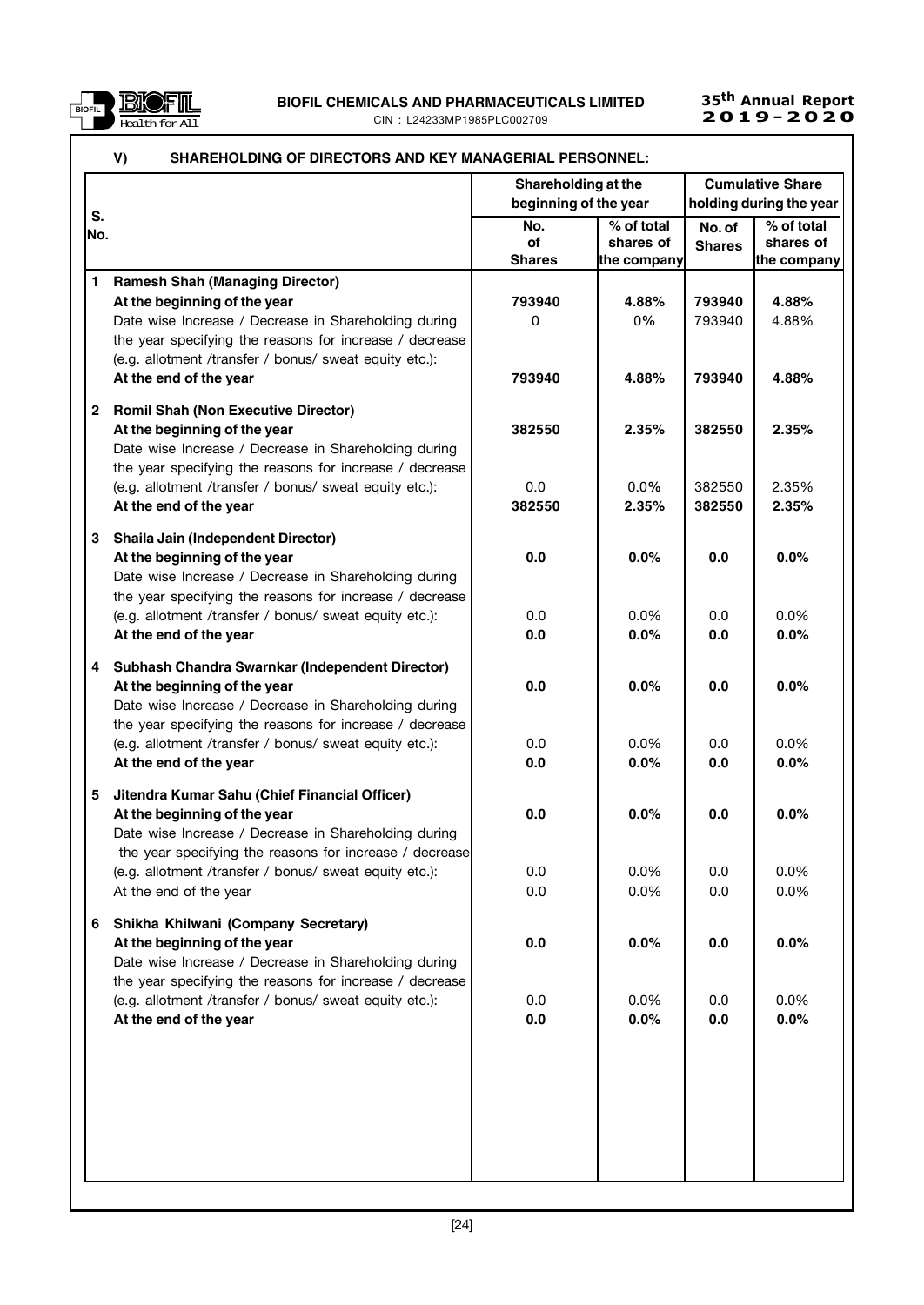

## V) INDEBTEDNESS - INDEBTEDNESS OF THE COMPANY INCLUDING INTEREST OUTSTANDING/ACCRUED BUT NOT DUE FOR PAYMENT (Amount in Rs.)

| DUI NUI DUL I UN I AIMENI                           |                           |                  |                 | ו. בוויווי וווויוראן |
|-----------------------------------------------------|---------------------------|------------------|-----------------|----------------------|
|                                                     | <b>Secured Loans</b>      | <b>Unsecured</b> | <b>Deposits</b> | Total                |
|                                                     | <b>Excluding deposits</b> | Loans            |                 | <b>Indebtedness</b>  |
| Indebtedness at the beginning of the financial year |                           |                  |                 |                      |
| i) Principal Amount                                 | 0                         | 14980294         | $\Omega$        | 14980294             |
| ii) Interest due but not paid                       |                           | 1547520          | O               | 1547520              |
| iii) Interest accrued but not due                   |                           | (154752)         | 0               | (154752)             |
| Total (i+ii+iii)                                    | 0                         | 16373062         | 0               | 16373062             |
| Change in Indebtedness during the financial year    |                           |                  |                 |                      |
| * Addition                                          | ŋ                         | O                | O               |                      |
| * Reduction                                         | 0                         | (5545000)        | 0               | (5545000)            |
| <b>Net Change</b>                                   | 0                         | (5545000)        | 0               | (5545000)            |
| Indebtedness at the end of the financial year       |                           |                  |                 |                      |
| Principal Amount                                    | 0                         | 10828062         | $\Omega$        | 10828062             |
| Interest due but not paid<br>ii)                    |                           | 1213563          | 0               | 1213563              |
| iii) Interest accrued but not due                   | 0                         | (121359)         | 0               | (121359)             |
| Total (i+ii+iii)                                    |                           | 11920266         | 0               | 11920266             |

### VI) REMUNERATION OF DIRECTORS AND KEY MANAGERIAL PERSONNEL

## A. REMUNERATION TO MANAGING DIRECTOR, WHOLE-TIME DIRECTORS AND/OR MANAGER:

| <b>AMOUNT</b> |
|---------------|
|               |
|               |
| 0.0           |
|               |
| 0.0           |
| 0.0           |
| 0.0           |
| 0.0           |
| 0.0           |
|               |
|               |
| 0.0           |
| 0.0           |
| 0.0           |
|               |

#### B. REMUNERATION TO OTHER DIRECTORS

| S.No.          | <b>Particulars of Remuneration</b>         |             | Name of Director         | <b>Total</b> |
|----------------|--------------------------------------------|-------------|--------------------------|--------------|
| $\mathbf 1$    | <b>Independent Directors</b>               | Shaila Jain | Subhash Chandra Swarnkar | Amount       |
|                | Fee for attending board committee meetings | 0.0         | 0.0                      | 0.0          |
|                | Commission                                 | 0.0         | 0.0                      | 0.0          |
|                | Others, please specify                     | 0.0         | 0.0                      | 0.0          |
|                | Total (1)                                  | 0.0         | 0.0                      | 0.0          |
|                |                                            |             | <b>Romil Shah</b>        |              |
| $\overline{2}$ | <b>Other Non - Executive Directors</b>     |             |                          |              |
|                | Fee for attending board committee meetings |             | 0.0                      | 0.0          |
|                | Commission                                 |             | 0.0                      | 0.0          |
|                | Others, please specify                     |             | 0.0                      | 0.0          |
|                | Total (2)                                  |             | 0.0                      | 0.0          |
|                | Total $(B)=(1+2)$                          |             | 0.0                      | 0.0          |
|                | Total Managerial Remuneration (A+B)        |             | 0.0                      | 0.0          |
|                | <b>Overall Ceiling as per the Act</b>      |             | <b>NA</b>                | <b>NA</b>    |